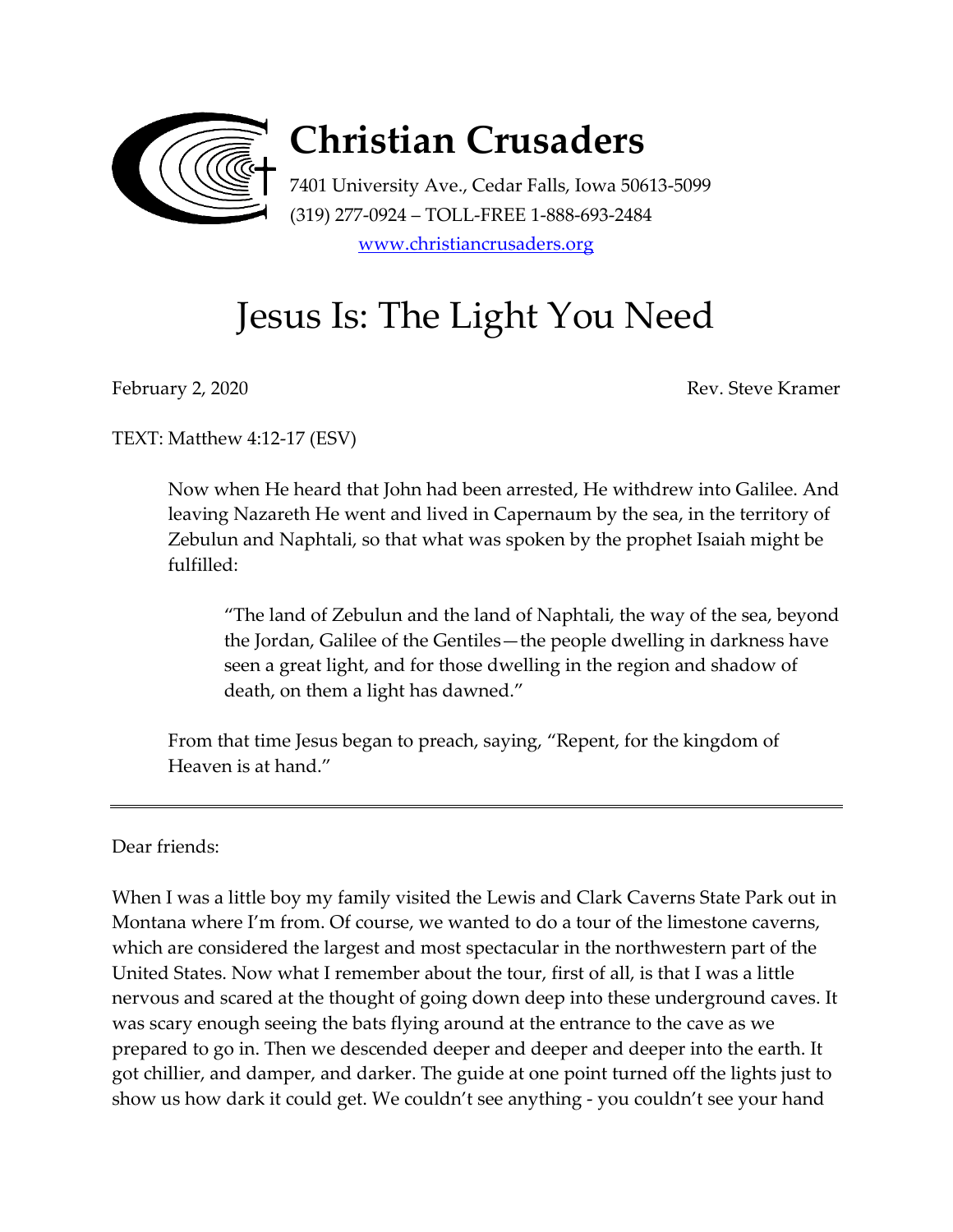in front of your face! The blackness was disorienting and paralyzing. We didn't move, and I was scared. Then suddenly he turned on his flashlight. One tiny flashlight lit up that huge cavern. The tour group let out a big sigh of relief as this one small light dispelled the darkness. We went through the rest of the tour and I breathed a sigh of relief when it was all over and we stepped back out into the warm, beautiful, Montana- "big sky country" sunlight. I don't know about you, but I prefer light over dark.

Matthew, in our passage for today, talks about light and darkness. He tells us that as Jesus made His headquarters for His ministry in the village of Capernaum by the Sea of Galilee, that this was actually a fulfillment of an Old Testament prophecy. Listen to his words again:

The land of Zebulun and the land of Naphtali, the way of the sea, beyond the Jordan, Galilee of the Gentiles—the people dwelling in darkness have seen a great light, and for those dwelling in the region and shadow of death, on them a light has dawned.

This passage comes from Isaiah 9. In Isaiah's time God's chosen people were living in the darkness of their sin and God's judgment. They had turned to idols for their security instead of the God of Israel. Darkness prevailed. In fact, all of God's commandments were being brazenly broken by His people, again and again. And now God's judgment was looming upon them - a world power was about to take away their land. They were looking for answers in the wrong places, and now are stumbling around in the dark trying to fix things, according to Isaiah, who spoke on God's behalf. They were lost! The future looked bleak for them. They would be invaded, deported, and live in exile as punishment, Isaiah told them. But in Isaiah 9, there's a great announcement from Isaiah about a hopeful future for them. There would come light! God's saving light. Isaiah goes on to describe the promised one from God - a King - coming Who would be their Wonderful Counselor, Mighty God, Everlasting Father, and Prince of Peace. Their light would be given them. As Isaiah predicted, as you know, they lost the land just as he said and they were exiled. God's punishment was carried out, and they lived in exile for many, many years. Eventually they were allowed to return home, thanks to God's help. But after they returned to their land, there was still no Messiah King yet to rule over them. They lived under the domination of various world powers, so they looked forward to the day when the Messianic King God promised would arrive and make things right for Israel, just like was described in Isaiah 9.

Now, in today's story Matthew announces:

The time you've been waiting for has arrived! Here is that light that Isaiah was talking about. It's Jesus! He has come to overcome the darkness of the world. A new day is dawning, even in the region of the shadow of death itself.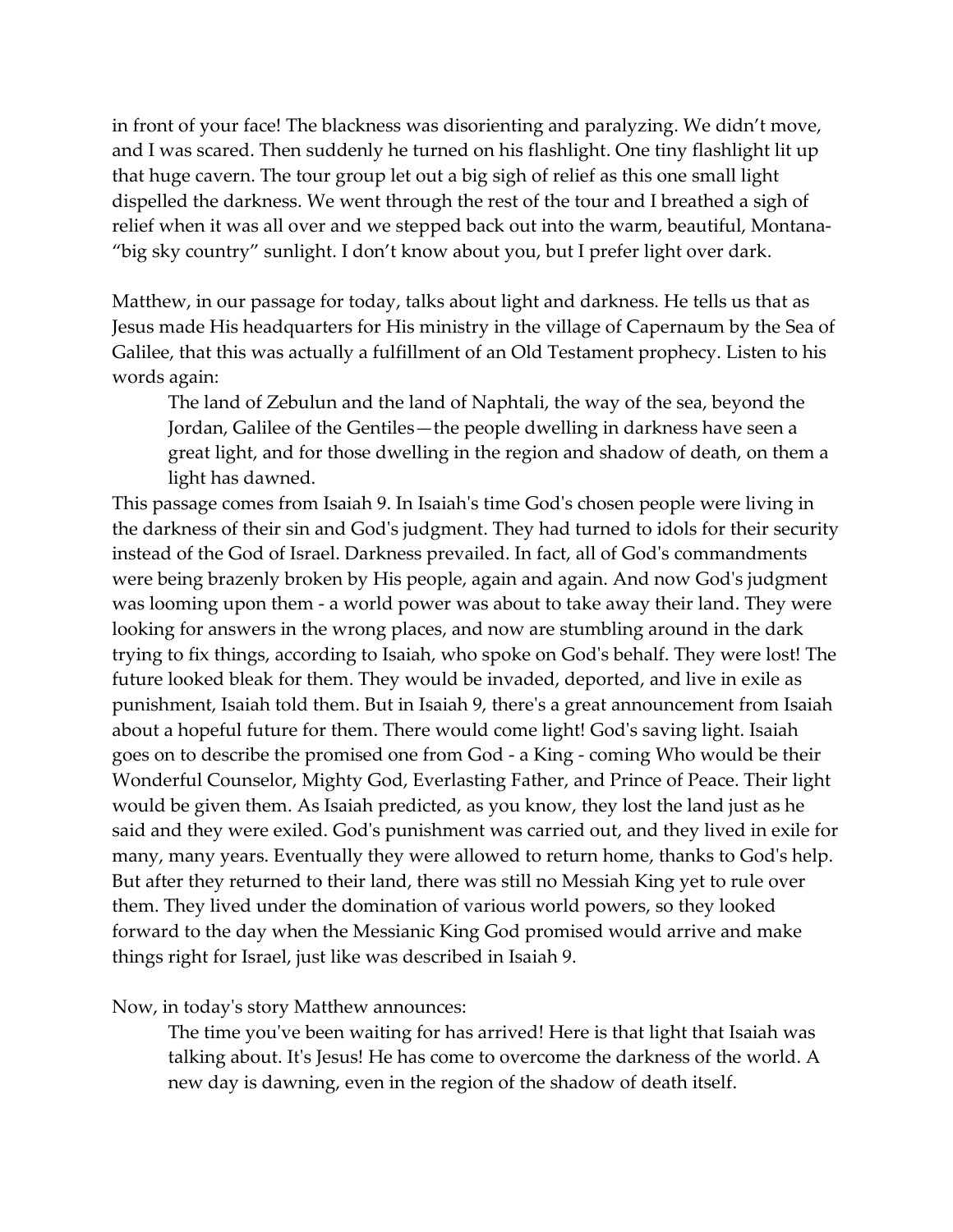We learn in this statement that Jesus is a light for all kinds of people, not just Jewish folks. This area, where Jesus was beginning His ministry, was Jewish and pagan. It lay aside the international trade routes, with all kinds of people with all kinds of beliefs and religions walking around. Jesus, you see, had come for all people sitting in the darkness of this world. Everybody needs the Light. It's worth noting also that the rabbis back then used "Light" as a name for the Messiah that was promised to come, and "Light" was used to describe God Himself. For instance, Psalm 27 begins with the line "the Lord is my light and my salvation. Whom shall I fear?" And God's glory is described as a great light.

So now we have this announcement: the Light has come. Old Testament prophecies fulfilled, and Matthew finishes this text "so from that time on Jesus began to preach saying 'repent for the kingdom of Heaven,'" Matthew's way of saying the kingdom of God, "'is at hand.'" In other words, God's promised Light of salvation has arrived. "Turn to me," Jesus says, "and enter into the kingdom of God's light." You see, God did not create you and me to live in darkness, but in His light. Darkness is talked of negatively in this passage for very good reason.

Everyone knows that we need light physically. Without the sun we'd freeze to death in the darkness. In the darkness, crops can't grow, plants can't go through the process to give off oxygen for us to breathe. We also know that we need light emotionally. We human beings become depressed when we're living in darkness, when it's gray out, in the gray and darkness of winter. Many of us have a "sad lamp" to try to overcome the depression. And isn't it interesting that when things are bad or feeling bad we talk of them as "dark times". Fear comes with that darkness as well, as we think of children being afraid of the dark. Light gives confidence. And we need light from an intellectual standpoint as well. We talk about it in that way. Light shows us the truth. For example, it shows us the bend in the road when we're driving at night so we don't go off the road or hit something that's in the roadway. And we talk of then being "enlightened by the truth" in books and in science and so on. When something is revealed to us, we discover something, we talk of "the light goes on in our head" and how good that feels.

So that's why darkness serves as such a good metaphor for humanity's spiritual predicament. And it shows how important light is for us. Darkness represents (in the Bible) evil and ignorance and helplessness and hopelessness and lostness and death itself. When we live apart from God we're living in the dark. We're operating under the Prince of darkness, Satan. We stumble around in the darkness of sin and death, and we cannot get ourselves out of it even if we try. We are totally in the dark, ignorant, about how to fix it. Oh, we try artificial means to bring some light into our personal lives: money and possessions and relationships and success and doing good and being good,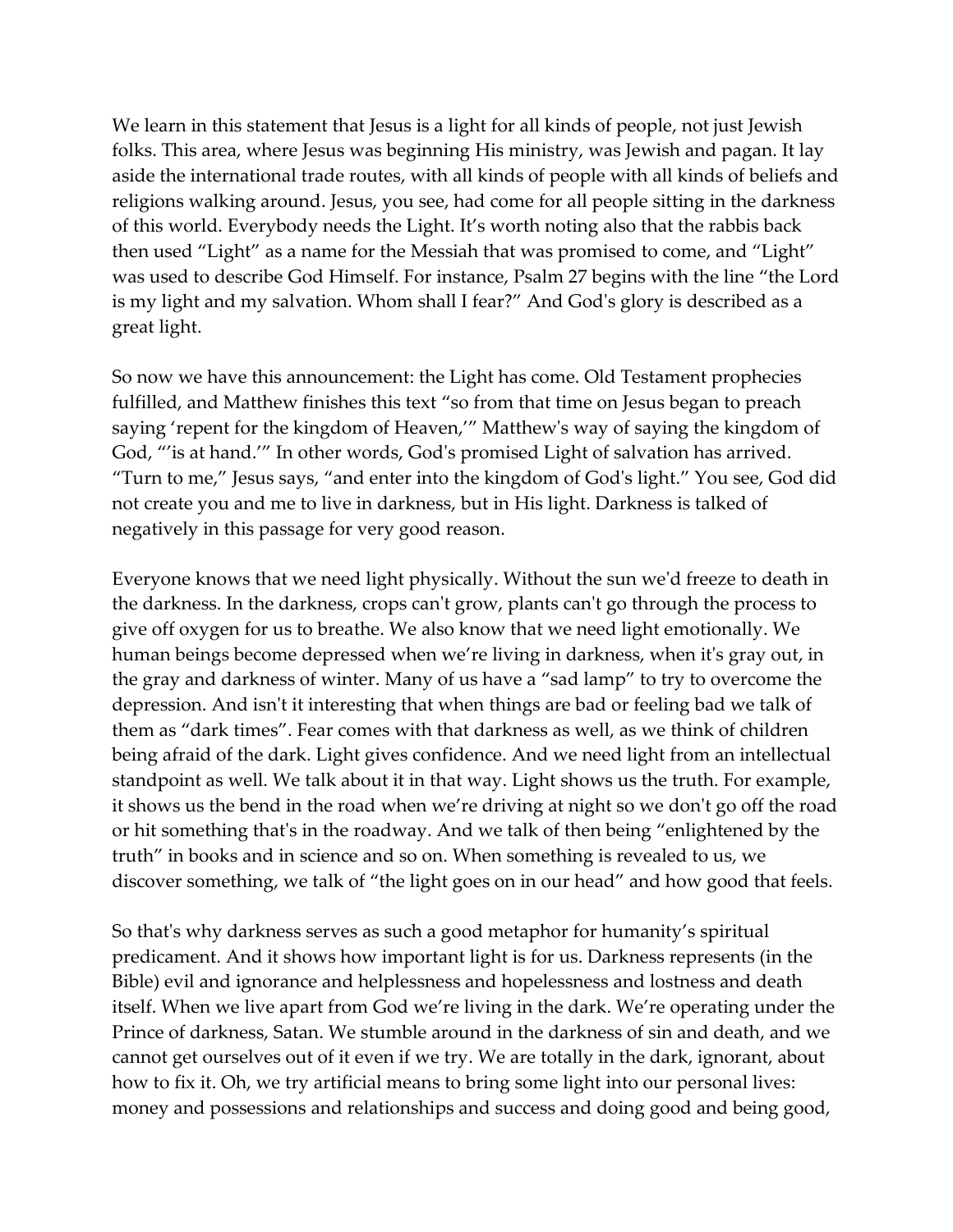moral people and earning God's favor. But these attempts don't really work. They're only temporary, fleeting, and they fall short. And when we look into our world and we see how dark it has become some days, we might turn to the government, or to economics, or education, or technology for the light, but they fall short as well.

As human beings created by God we need real Light, we need God's Light to survive and live spiritually. That's how we're wired. Without His Light, we're in a mess. We're in a terrible predicament. And Matthew's gospel announces to us "Light has arrived, His name is Jesus!" One day later on this Jesus will even refer to Himself as the "Light of the world", that whoever comes to Him will not need to stumble around in the darkness. Jesus, you see, is the Light we need. His teaching and healing brings light. His suffering and dying and rising will give light and life to all who come to Him. You get around Jesus and His light exposes the truth of our sinfulness. It's like sitting under the dentist's lamp when going for a checkup: all the flaws in our face show up. His light turns us and leads us to the truth, not only about ourselves, but about God and God's heart. He tells us when you've looked into His face you look into the face of God. And he talks to us of our need for God; that we're incomplete without God in our lives. His light reminds us of what is good and true. It can be trusted for what is safe and what is unsafe. What is hard for us, what is good for us, life-giving. His light brings us a steady stream of joy, even in the midst of darkest circumstances, because His presence is with us and also in us.

Think about this: when Jesus died on the cross for our sin, darkness fell over the land, didn't it? He was descending into darkness at that time so that we could be brought into His marvelous light, God's eternal light. Someone once said "without Christ we're like a ship lost in the open sea in a dense fog, groping around for the eternal shore, waiting with beating hearts for someone to dispel the darkness with the light of salvation." And this is what Christ has done for us: He's our light. The apostle Paul in Colossians describes believers in Christ as "saints who live in Christ's light" and he says "Christ has delivered us from the domain of darkness. He's transferred us to the Kingdom of His beloved Son in Whom we have redemption, the forgiveness of sins." Delivered, transferred from darkness into light. Christ is that Light.

I have a personal question for you today: are you living in the darkness or in the light? Have you been delivered and transferred out of darkness into the marvelous light of God? If your answer is "no, I'm in the dark," there's no need for you to sit in the darkness any longer. Let me assure you of that. There's no need to be away from God and His Light. There's no need to go through life fearful and scared and nervous and lost and hopeless, because the good news that's announced to us today is "the Light has come!"